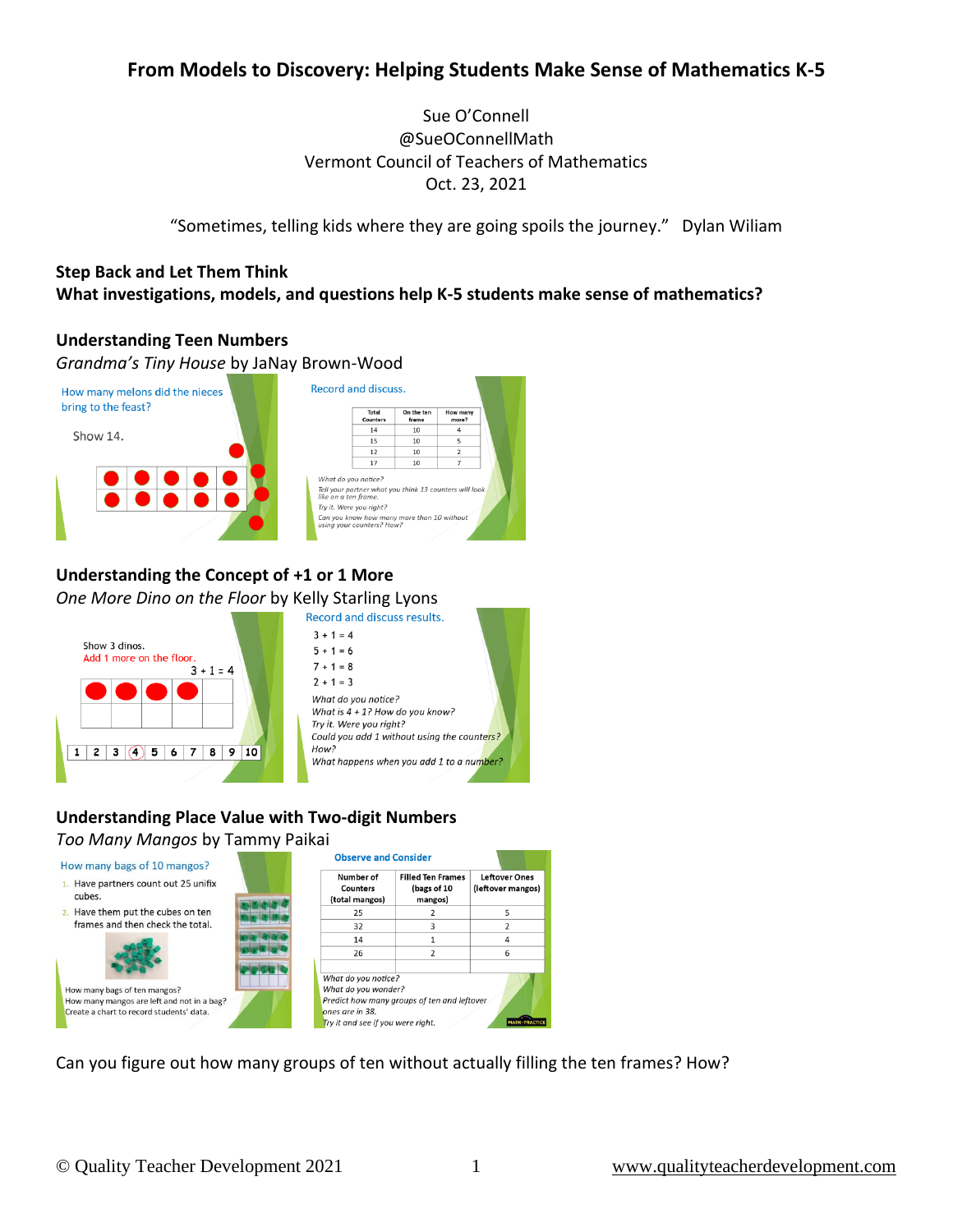## **Mentally Knowing 10 Less than a 3-digit Number**

*Too Many Pumpkins* by Linda White

A truck with 241 pumpkins hit a bump and 10 pumpkins spilled out onto the ground. How many pumpkins were still in the truck?

*Retell it.*



## **Understanding the Concept of Division and Making Connections to Multiplication**

*Around Our Way on Neighbors' Day* by Tameka Fryer Brown

One neighbor brought a plate of 12 cookies to the block party. How could the children share them fairly?

Create a model to show how you might share them so each child would get the same amount of cookies?



## **Adding Fractions with Unlike Denominators**

#### *Picture Pie* by Ed Emberley

Art is created with fractional pieces? What is the value of the art?

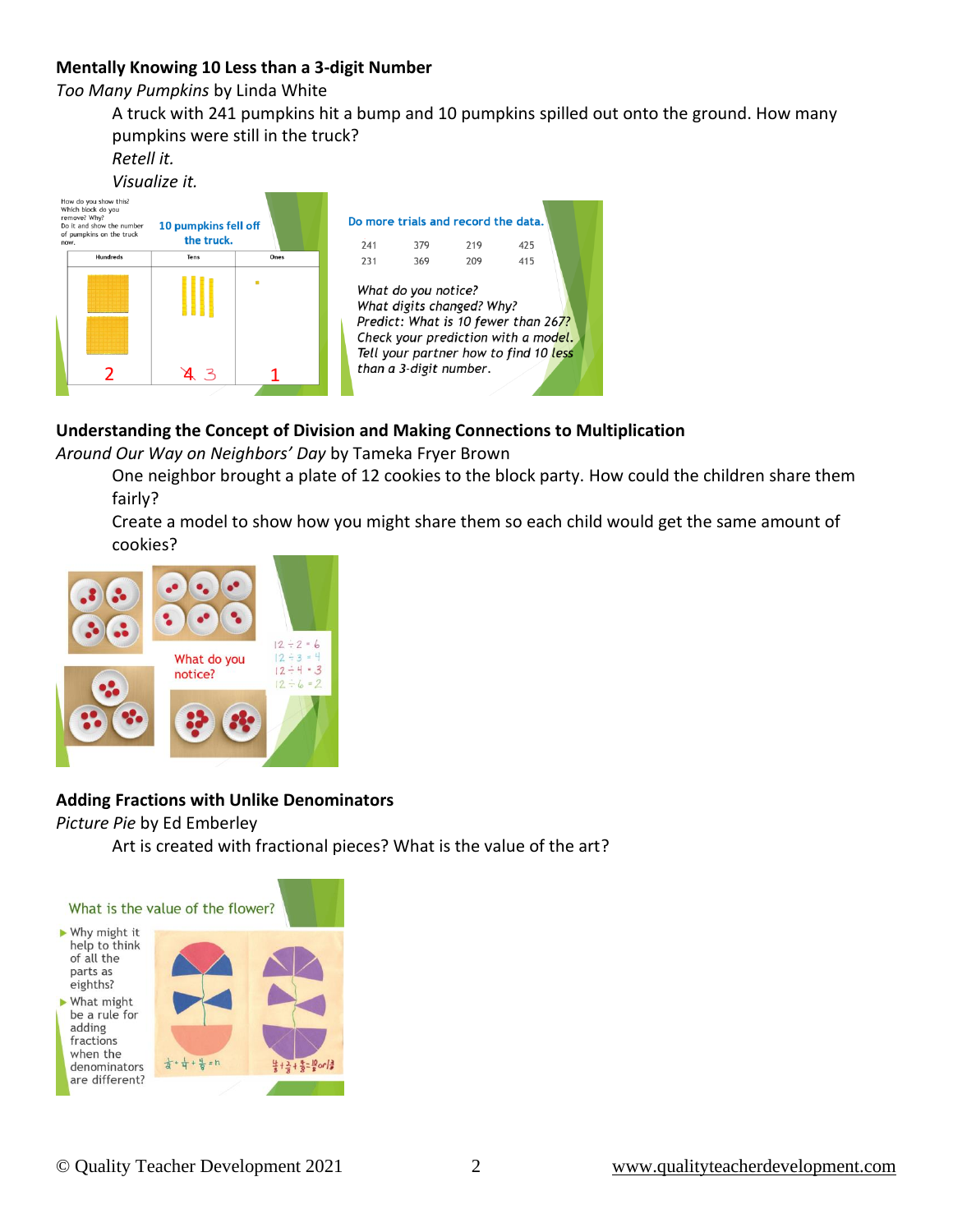## **Discovering the Formula for Volume**

*Crayon Man: The True Story of the Invention of the Crayola Crayon* by Natascha Biebow

What size box do we need for 8 crayons? 16 crayons? 24 crayons?

Create boxes by folding centimeter grid paper, fill with centimeter cubes, and record the results.

| Width of Box<br>Length of<br>Box in cm<br>in cm              | Height<br>in cm | Volume<br>In $cm3$                      |
|--------------------------------------------------------------|-----------------|-----------------------------------------|
| 9<br>8                                                       | 1               | $72$ cm <sup>3</sup>                    |
| 9<br>8                                                       | $\overline{2}$  | $144 \text{ cm}^3$                      |
| 9<br>8                                                       | 3               | $216$ cm <sup>3</sup>                   |
| What do you notice?<br>Predict: How many centimeter cubes it |                 | would take to fill a box with 4 layers. |

#### **What do these tasks have in common?**

- Visual
- Context
- Deep questioning
- Math talk
- Ask students to make sense of ideas
- Ask students to generalize
- Focus on discovery rather than telling

#### **Questions to Ask**

- What do you notice?
- Why is it happening?
- Does it make sense?
- Can you predict...?
- What is the rule?

#### **How do we align our instruction to our standards?**

- Step back and let them think.
- Give math a context.
- Make math visual.
- Get them talking.
- Watch and listen to students and adjust our teaching to meet their needs.

From *Math in Practice: A Guide for Teachers* by Susan O'Connell [\(www.MathinPractice.com\)](http://www.mathinpractice.com/)

**For more grade-specific investigations, see the** *Math in Practice* **series** (**[www.MathinPractice.com](http://www.mathinpractice.com/)**).

#### **For more investigations linked to a context from children's literature, see the** *Math by the Book* **series (www.MathbytheBook.com).**